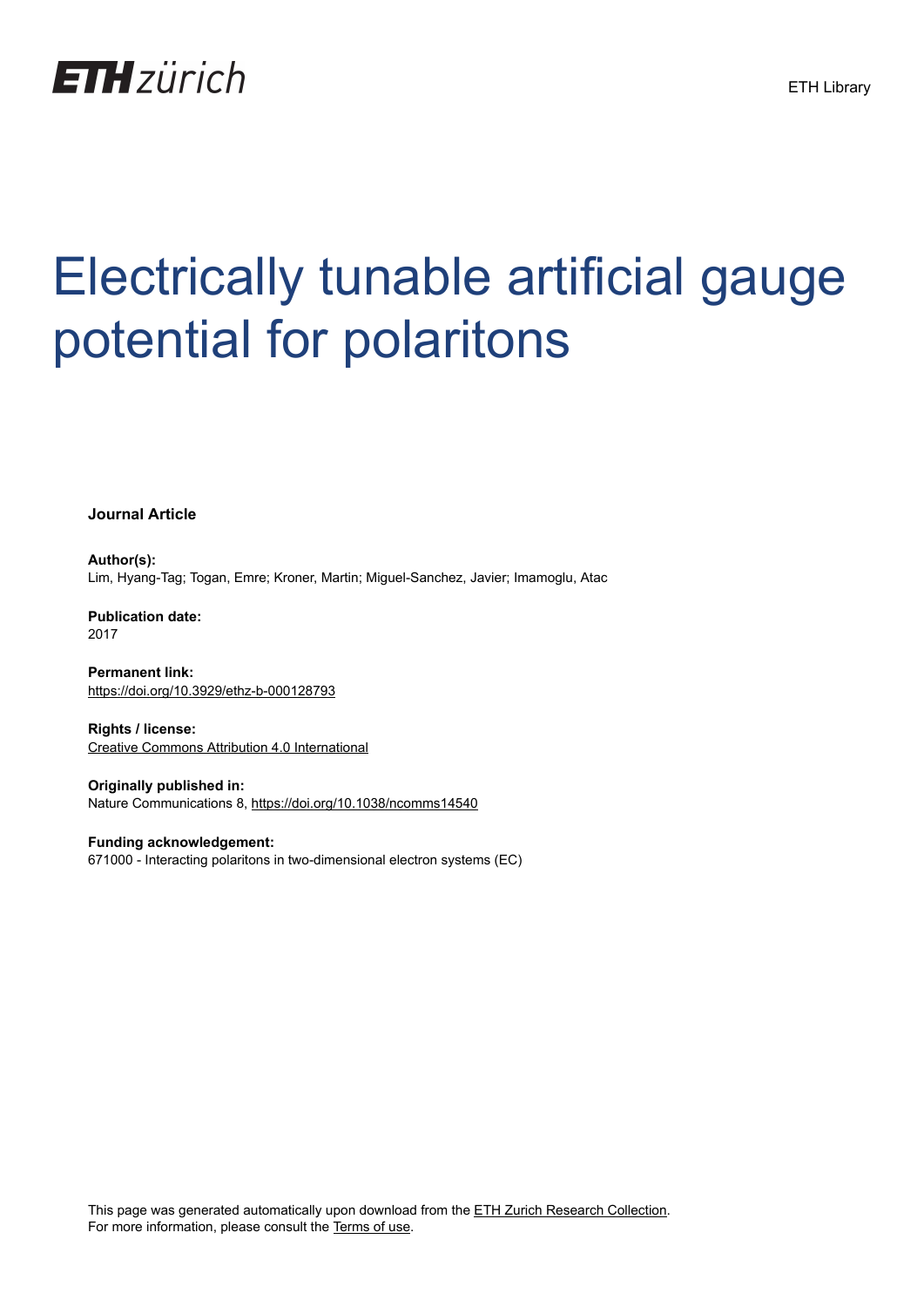

### ARTICLE

Received 28 Nov 2016 | Accepted 6 Jan 2017 | Published 23 Feb 2017

DOI: 10.1038/ncomms14540 **OPEN**

## Electrically tunable artificial gauge potential for polaritons

Hyang-Tag Lim<sup>1,</sup>\*, Emre Togan<sup>1,</sup>\*, Martin Kroner<sup>1</sup>, Javier Miguel-Sanchez<sup>1</sup> & Atac Imamoğlu<sup>1</sup>

Neutral particles subject to artificial gauge potentials can behave as charged particles in magnetic fields. This fascinating premise has led to demonstrations of one-way waveguides, topologically protected edge states and Landau levels for photons. In ultracold neutral atoms, effective gauge fields have allowed the emulation of matter under strong magnetic fields leading to realization of Harper-Hofstadter and Haldane models. Here we show that application of perpendicular electric and magnetic fields effects a tunable artificial gauge potential for two-dimensional microcavity exciton polaritons. For verification, we perform interferometric measurements of the associated phase accumulated during coherent polariton transport. Since the gauge potential originates from the magnetoelectric Stark effect, it can be realized for photons strongly coupled to excitations in any polarizable medium. Together with strong polariton–polariton interactions and engineered polariton lattices, artificial gauge fields could play a key role in investigation of non-equilibrium dynamics of strongly correlated photons.

<sup>1</sup> Institute of Quantum Electronics, ETH Zurich, CH-8093 Zurich, Switzerland. \* These authors contributed equally to this work. Correspondence and requests for materials should be addressed to E.T. (email: [togane@phys.ethz.ch](mailto:togane@phys.ethz.ch)) or to A.I. (email: [imamoglu@phys.ethz.ch](mailto:imamoglu@phys.ethz.ch)).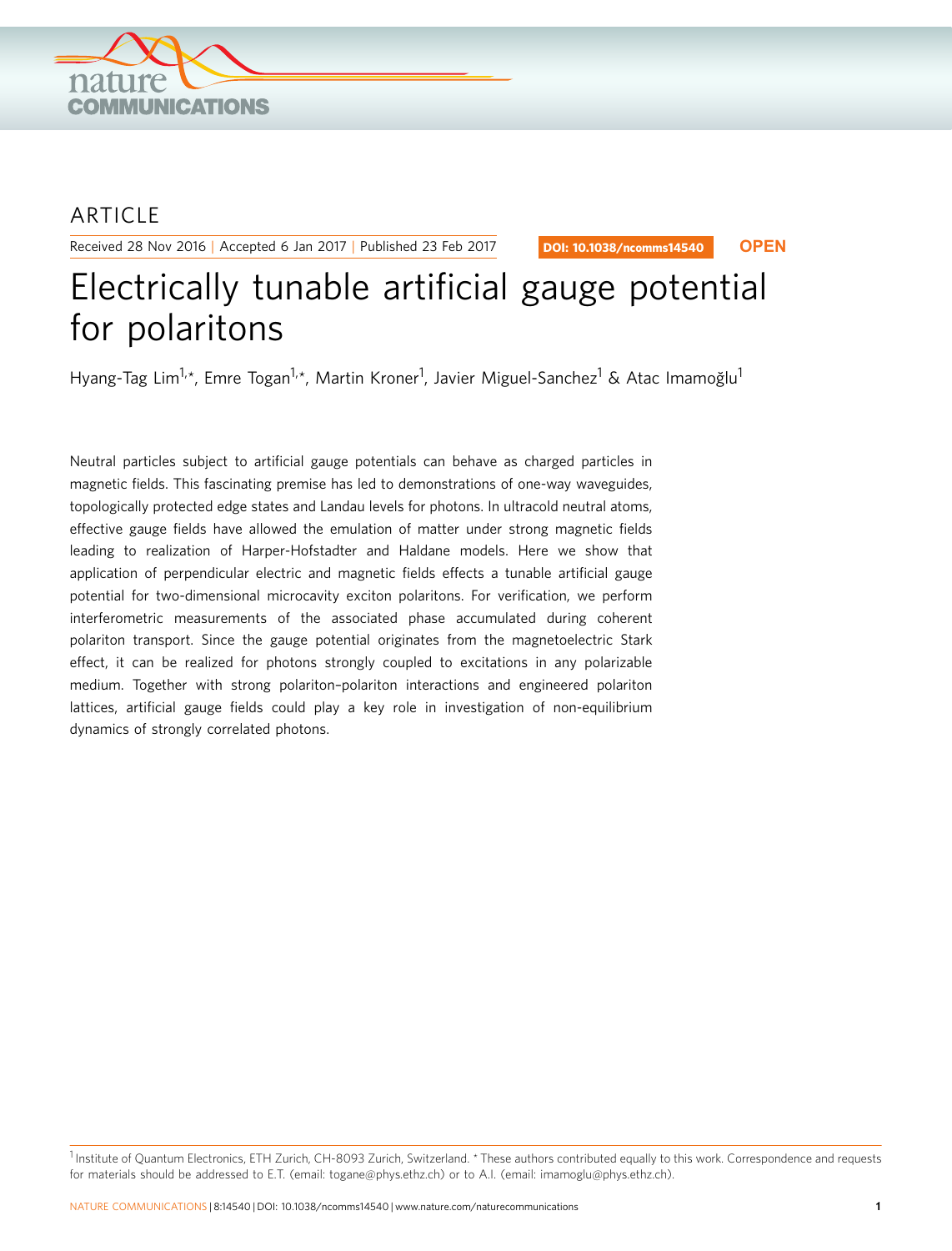Synthesis of artificial gauge fields for photons have been<br>demonstrated in a number of different optical systems.<br>In most cases, the implementation is achieved through<br>the design of the optical system<sup>1-4</sup> leaving little demonstrated in a number of different optical systems. the design of the optical system<sup>1-4</sup>, leaving little or no room for fast control of the magnitude of the effected gauge field after sample fabrication is completed. For many applications on the other hand, it is essential to be able to tune or adjust the strength of the gauge field during the experiment<sup>5-7</sup>; this is particularly the case for nanophotonic structures $8$  where fast local control of the gauge field strength may open up new possibilities for investigation of many-body physics of light $9$ .

Cavity-polaritons are hybrid light-matter quasi-particles arising from non-perturbative coupling between quantum well (QW) excitons and cavity photons. A magnetic field  $B = B_z \hat{z}$  applied along the growth direction influences polaritons through their excitonic nature and leads to a diamagnetic shift, Zeeman splitting of circularly polarized modes and enhancement of exciton–photon coupling strength<sup>[10](#page-6-0)</sup>. For excitons with a non-zero momentum, the applied  $B_z$  also induces an electric dipole moment<sup>11-14</sup>. In a classical picture, this dipole moment is due to the Lorentz force that creates an effective electric field  $\mathbf{E}_{\rm eff}$  ([ref. 15\)](#page-6-0) that is proportional to  $\mathbf{k}\times\mathbf{B}.$  For excitons with small momentum and polarizability  $\alpha$ , this  $E_{\text{eff}}$  causes an induced dipole moment ( $\mathbf{d} \propto \alpha \mathbf{k} \times \mathbf{B}$ ). An additional external electric field  $\mathbf{E}_{\text{ext}}$  in the QW plane then alters the dispersion of excitons as it leads to energy changes proportional to  $k$ :  $-$  **d**  $\cdot$  **E**<sub>ext</sub> $\infty$   $-\alpha$ (**k**  $\times$  **B**)  $\cdot$  **E**<sub>ext</sub>, so that the energy minimum is no longer at  $|k| = 0$  as would be the case for a free particle with an effective mass but at finite k. This simple modification of the dispersion relation is equivalent to an effective gauge potential  $A<sub>eff</sub>$  for excitons; due to their partly excitonic character, the Hamiltonian describing the dynamics of polaritons also contains an effective gauge potential term proportional to  $A_{\text{eff}}$ .

In the realization we describe here, based on the effective gauge potential Aeff, the strength and direction of the effected gauge potential is controlled electrically. Moreover, since our scheme relies on the magnetoelectric Stark effect, time reversal symmetry<sup>16-18</sup> of the optical excitations is broken. This realization, in combination with strong polariton–polariton interactions<sup>19–21</sup>, has the potential to open up new possibilities of investigating many-body physics of light.

#### Results

Demonstration of the effective electric field  $E_{\text{eff}}$ . The cavity polariton sample we use is illustrated in [Fig. 1a.](#page-3-0) Our demonstration relies on the fact that it is possible to excite polaritons with a well-defined in-plane wavevector **k** by appropriately choosing the angle and energy of the excitation beam. As illustrated in [Fig. 1a](#page-3-0), we choose  $\mathbf{k} = k_v \hat{\mathbf{y}}$ . Two metal gates deposited 30  $\mu$ m apart allow us to apply an electric field in the x direction such that for polaritons propagating with a wavevector along the y direction,  $E_{ext} = E_{ext} \hat{x}$  will add or cancel  $E_{eff} = E_{eff} \hat{x}$  due to the Lorentz force. By recording changes in the transition energy of polaritons as a function of  $E_{ext}$ , we can determine the strength of  $E_{\text{eff}}$ . In our experiments, we only address the lower polariton branch.

Changes in the reflected intensity of a laser beam probing polaritons at  $B_z = 0$  T with  $k_y^+ = 2.7 \,\text{\ensuremath{\mu}m}^{-1}$  as a function of  $E_{\text{ext}}$  is shown in [Fig. 1d](#page-3-0). For each  $E_{\rm ext}$  the reflected intensity shows a dip at an energy corresponding to the polariton resonance ([Fig. 1e](#page-3-0)). The spectral centre of the dip shifts to lower energies with  $E_{ext}$  in a way that is well described by a second-order polynomial. The expected behaviour for a neutral polarizable quasi-particle (that is, exciton or polariton) that is subject to  $E_{\text{ext}}$ , would be to have a dc-Stark shift equal to  $-\alpha |E_{ext}|^2$  ([ref. 22\)](#page-6-0); here

the coefficient  $\alpha$  is the quasi-particle polarizability. Therefore, the electric field that yields the maximum lower-polariton energy identifies  $E_{ext}=\tilde{E}_{ext}$  that exactly cancels any internal or effective electric fields  $E_{\text{eff}}$  ( $\tilde{E}_{\text{ext}} = -E_{\text{eff}}$ ). To quantify  $E_{\text{eff}}$  due to the Lorentz force described above, we extract the difference of  $\tilde{E}_{ext}$  at a fixed  $B_z$  for polaritons excited with  $k_y^+ = 2.7 \,\text{\mu m}^{-1}$ and  $k_y = -2.9 \,\mu m^{-1}$ . This approach also allows us to exclude influences of built-in electric fields. At  $B_z = 0$  T, we find that the difference of  $V_G$  values that correspond to the maximum energy with  $k_{y}^{\pm}$  excitation is 0.02 V, indicating that  $E_{\text{eff}}$  is negligible at  $0 \text{ T}$  [\(Fig. 1f\)](#page-3-0).

In stark contrast, for  $B_z = 5$  T, the energy shift of polaritons with  $E_{ext}$  displays a significant difference between  $\tilde{E}_{ext}$  for  $k_y^+$  and  $k_y$ , as illustrated in [Fig. 2a.](#page-4-0) The magnetic field dependence of the difference of  $\tilde{E}_{ext}$  for  $k_y^{\pm}$ , [Fig. 2b,](#page-4-0) shows a behaviour that is well described by a linear increase with  $B<sub>z</sub>$ , demonstrating  $E_{\text{eff}}$  due to the Lorentz force.

 $B_z$ -induced changes to polaritons. With increasing  $B_z$ , the polarizability decreases and the polariton energy at  $E_{\text{ext}} = 0$ increases, as illustrated in [Fig. 2c](#page-4-0). The polariton energy at  $E_{\text{ext}} = 0$ and the polarizability can be extracted from a fit to a secondorder polynomial:  $\epsilon_0 - dE_{\text{ext}} - \alpha E_{\text{ext}}^2$ . The first-order coefficient of the polynomial in turn, yields the induced dipole moment of the polaritons (excitons). The difference of the first-order coefficient for  $\pm k_y$  excitation beams (twice the induced dipole moment) is shown in [Fig. 2d:](#page-4-0) we observe that the induced dipole moment first increases with  $B<sub>z</sub>$  and then starts to slowly decrease for  $B_z \geq 4$  T. We expect that for the high magnetic field regime, the induced dipole moment decreases as  $|d| \sim 1/B_z$  [\(ref. 12](#page-6-0)). We find very good agreement with a theoretical model of the polaritons (shown as solid lines in [Fig. 2\)](#page-4-0) that allows us to identify the physical mechanism underlying the overall  $B<sub>z</sub>$  and  $E<sub>ext</sub>$  dependence (see Supplementary Note 4 for detailed information about the model). The change in the lower polariton energy is due to an interplay between a diamagnetic blue-shift of the exciton transition energy and a red-shift due to an increase in the cavity-exciton coupling strength<sup>10</sup>. Concurrently, the cavity-exciton coupling strength<sup>10</sup>. Concurrently, the polarizability decreases with  $B_z$ , as would be expected in a classical picture as the size of the polarizable particle decreases. We emphasize that due to the change in the exciton energy and cavity-exciton coupling strength the exciton content of the polaritons changes as  $B_z$  is varied. We also find that the energy shift of polaritons with  $E_{\text{ext}}$  is influenced by the decrease in the electron–hole overlap due to  $E_{\text{ext}}$ -induced polarization, which leads to a reduction of the cavity-exciton coupling strength. In the  $E_{\text{ext}}$  range that we probe the decrease in the cavity-exciton coupling leads to an effective smaller polarizability for polaritons as compared to excitons, due to a reduction on the excitonic character of the polaritons. Moreover, the model also captures the presence of  $E_{\text{eff}}$  due to the centre of mass motion of polaritons and confirms that even with changes in exciton content with  $B_z$ , its expected dependence on  $B_z$  is still linear. Finally, we emphasize that while  $E_{\text{eff}}$  arises from exciton physics, the strong coupling between excitons and photons has to be taken into account to obtain a quantitative agreement between the model and our experiments.

Demonstration of a gauge potential for polaritons. Remarkably, our findings demonstrate that polariton energy under perpendicular **B** and  $E_{ext}$  depends not only on the magnitude of **k** but also on its direction: this non-reciprocal flow of light is an indication of the presence of a gauge field for polaritons. The dispersion relation for free excitons propagating in the QW plane with wavevector  $k_{y}\hat{y}$  in the presence of an electric field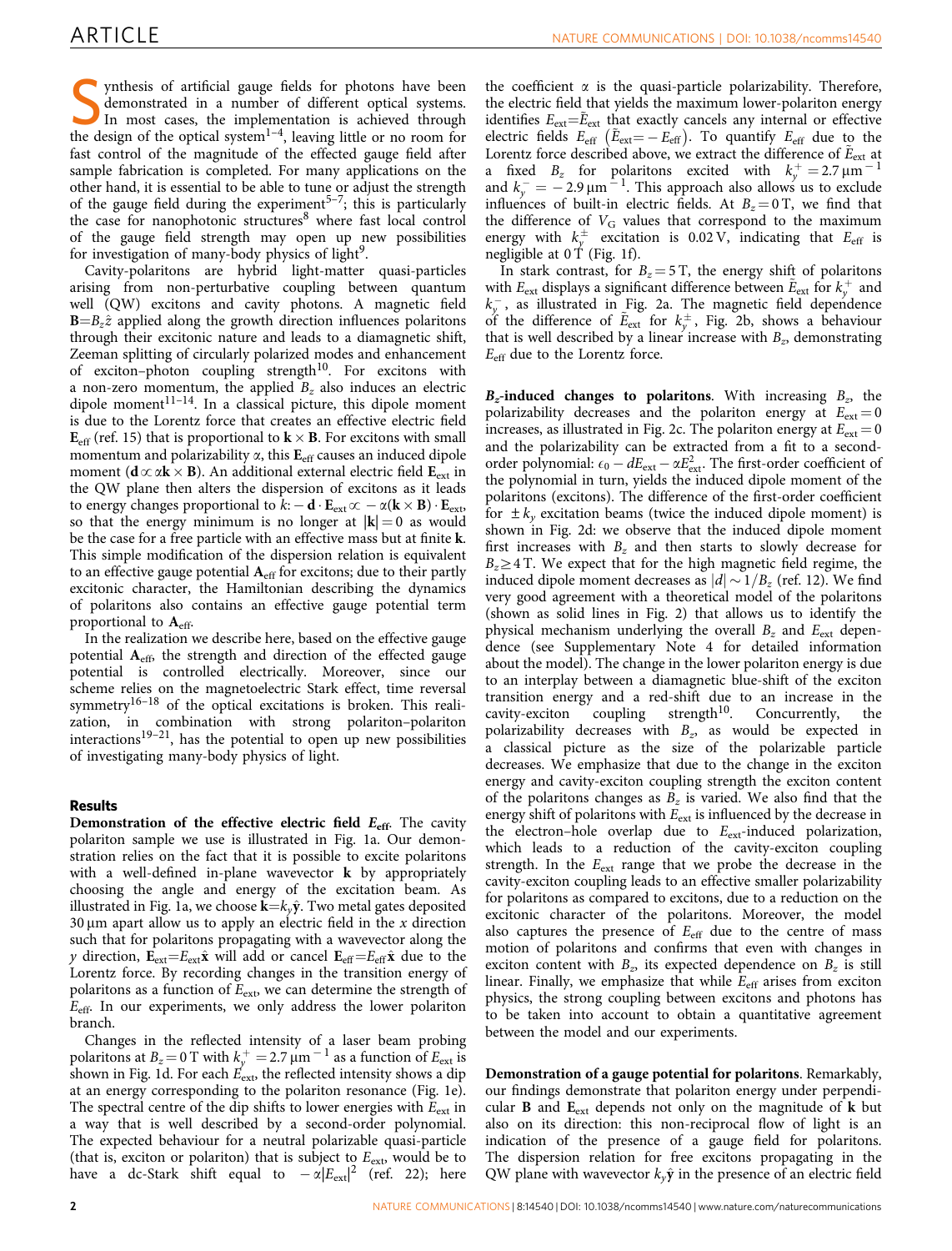<span id="page-3-0"></span>

Figure 1 | Description of the sample and characterization experiments at  $B_z = 0$  T. (a) The sample, held at 4K in a helium bath cryostat, contains three  $In_{0.04}Ga_{0.96}As$  quantum wells located at an antinode of a cavity formed by two DBRs. An electric potential  $V_G$  applied to the metal gates deposited on the sample surface creates an electric field in the x direction (see 'Methods' section). Inset: with a magnetic field in the z direction polaritons excited with in-plane wavevector k<sub>y</sub> exhibit a dipole moment d<sub>x</sub>. (b) k<sub>y</sub>-resolved PL spectra at  $B_z = 0$  T. Grey dashed lines show the extracted bare cavity and exciton dispersions, black lines show polariton dispersions (see Supplementary Note 3 for parameters), orange and blue lines correspond to  $k_y\!=\!k_y^+$  and  $k_y\!=\!k_y^{\,-}$ , respectively. cps stands for counts per second. (c) Experimental set-up used in reflection measurements. Reflection of a linearly polarized laser beam (<100 pW) with in-plane wavevector  $k_y$  is coupled to a single-mode fibre (SMF) and its intensity is detected with an avalanche-photodiode (APD). (**d**) Changes in the reflected intensity, R, of a laser beam exciting polaritons with in-plane wavevector  $k_{y}^{+}$  as a function of laser energy and V<sub>G</sub>. Yellow dots indicate the extracted polariton resonance energies. Note that the polariton signal is missing  $(|V_G| > 8$  V) due to the ionization of the exciton. (e) Line cut of the reflection spectrum at  $V_G = 0$  V. Grey points are the measured reflection data, black solid line shows the fitted lineshape (see Supplementary Note 3). Dashed yellow line indicates the extracted polariton resonance energy. (f) Change of polariton energy from  $V_G = 0 V$ , as a function of  $V_G$  for polaritons excited with  $k_y^+$  (yellow) and  $k_y^-$  (blue) at  $B_z\!=\!0$  T, solid lines are fits to second-order polynomials (blue: 2.1  $\times$  10  $^{-6}$   $V_G-5.6\times$  10  $^{-6}$   $V_G^2$ , yellow: 1.9  $\times$  10  $^{-6}$  V<sub>G</sub>  $-$  5.8  $\times$  10  $^{-6}$  V $^2_\mathrm{G}$ ). Error bars represent 1 s.d. of the polariton resonance energy extracted from a fit of the data to a reflection lineshape (see Supplementary Note 3).

$$
\mathbf{E} = \left(\frac{\hbar}{M}k_{y}B_{z} + E_{ext}\right)\hat{\mathbf{x}} \text{ is:}
$$
\n
$$
\epsilon_{\text{exc}}(k_{y}) = \epsilon_{\text{exc}}(0) + \frac{\hbar^{2}k_{y}^{2}}{2M} - \alpha\left(\frac{\hbar}{M}k_{y}B_{z} + E_{ext}\right)^{2} = \epsilon_{\text{exc}}' + \frac{\left(\hbar k_{y} - qA_{\text{eff}}\right)^{2}}{2M'},
$$
\n(1)

where M is the total exciton mass, and  $\epsilon_{\rm exc}(0)$  is the exciton energy at  $k_y = 0$  and  $E_{ext} = 0$ .  $qA_{eff} = \frac{M'}{M} 2 \alpha B_z E_{ext}$  is an effective vector potential for excitons, with  $\epsilon_{\text{exc}}^M = \epsilon_{\text{exc}}(0) - \alpha E_{\text{ext}}^2 = \frac{(qA_{\text{eff}})^2}{2M}$ <br>and  $M' = M(1 - \frac{2\alpha B_z^2}{M})^{-1}$ . The strong coupling to the cavity further changes the dispersion relation, but polaritons in a narrow energy-momentum range can still be treated as free particles under the influence of an effective vector potential for polaritons, qA, whose value depends on the detuning between the excitons and polaritons as well as their effective masses (see Supplementary Note 4).

For our experiments, both  $B<sub>z</sub>$  and  $E<sub>ext</sub>$  are uniform over the area of our experiment yielding a constant gauge potential qA. Since physical observables are gauge invariant, we might expect that a constant gauge potential would not have any observable experimental signatures, and our measurements to be independent of qA. In practice, our experiments involve propagation of photons between two regions with

different constant gauge potentials; when calculating the magnitude of  $qA$  above, we fixed a gauge by choosing the constant gauge potential for photons outside the cavity to be  $qA_{\text{out}} = 0$ . The difference  $qA - qA_{\text{out}} \neq 0$  is gauge invariant and stems from an effective (sheet) magnetic field at the interface between the cavity and vacuum. The experimental signatures of qA, such as shift of the energy minimum of polariton dispersion away from  $k = 0$ , are observable in our experiments due to this effective magnetic field that alters the kinetic momentum as photons/polaritons pass through the interface<sup>23-25</sup>.

To demonstrate the validity of the description of photon/polariton dynamics as determined by a gauge potential, we perform an interference experiment where we measure the phase accumulated by polaritons propagating for a length l inside the sample relative to a fixed phase reference (see [Fig. 3a](#page-5-0) and 'Methods' section for detailed information about the interference experiment). An interference image obtained at  $E_{ext} = 0$  is shown in [Fig. 3b.](#page-5-0) Changes in the interference pattern with y at two different values of  $E_{ext}$  are illustrated in [Fig. 3c](#page-5-0).

A plot of the phase change of polaritons with  $E_{ext}$  for different directions of excitation at  $B_z = 6$  T is shown in [Fig. 3d.](#page-5-0) The data show that at a fixed  $E_{ext}$  and at the same excitation frequency,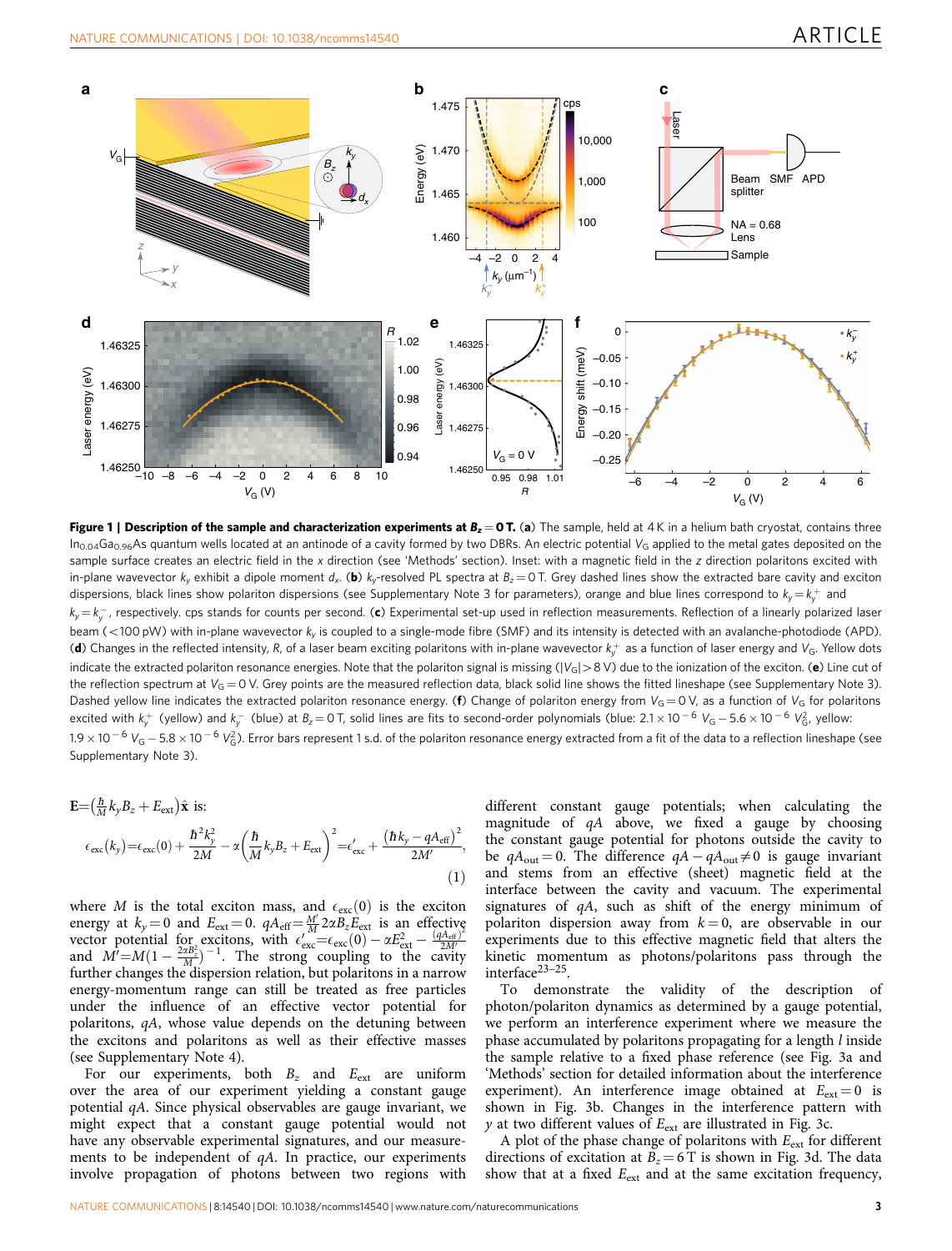<span id="page-4-0"></span>

**Figure 2 | Magnetic field dependence.** (**a**) Shift of polariton energies with applied voltage for polaritons excited with  $k_{y}^{+}$  (yellow) and  $k_{y}^{-}$  (blue) at  $B_z = 5$  T; solid lines are fits to second-order polynomials (  $-d_VV_G - \alpha_VV_G^2$ , blue:  $d_V = 3.0 \times 10^{-6}$  eV V  $^{-1}$ ,  $\alpha_V = 1.8 \times 10^{-6}$  eV V  $^{-2}$ , yellow:  $d_V$   $=$   $-$  5.2  $\times$  10  $^{-6}$  eV V  $^{-1}$ ,  $\alpha_V$   $=$  1.9  $\times$  10  $^{-6}$  eV V  $^{-2}$ ). Error bars represent 1 s.d. of the polariton resonance energy extracted from a fit of the data to a reflection lineshape (see Supplementary Note 3). Grey dashed lines indicate the voltage at which maximum energy occurs for the two parabolas, the grey arrow indicates the difference between them ( $\Delta V$ ). (b) Using data such as a at different Bz, difference between the extracted voltage ( $\Delta V$ ) at which maximum energy occurs for  $k_{y}^{-}$  and  $k_{y}^{+}$  excitations. (c) Change in  $\alpha_{V}$  (polarizability) with  $B_{z}$  (filled squares, left axis, and grey curve). Change of lower polariton resonant energy with B<sub>z</sub> at V<sub>G</sub> = 0 V (filled circles, right axis, and red curve) from the value at B<sub>z</sub> = 0 T. Yellow and blue data points are data for  $k_{y}^{+}$  and  $k_{y}^{-}$ , respectively. (**d**) Difference between extracted  $d_{V}$  values (electric dipole moment) for polaritons propagating with  $k_{y}^{+}$  and  $k_{y}^{-}$  . For **b-d**, error bars are the estimated standard deviations of the mean for three repetitions of the experiment (some error bars are smaller than the markers), and the solid lines are results of a numerical calculation (see Supplementary Note 4).

the phase accumulated for polaritons propagating along  $\pm \hat{y}$  directions differ, and that this phase difference depends on the sign of  $E_{ext}$  and  $B_z$ . The kinetic momentum of polaritons with a fixed energy is modified by the absence or presence of a constant vector potential so that the additional accumulated phase for travelling a distance l is given by  $\frac{a}{b} \int \mathbf{A} \cdot d\mathbf{l}$ . At a fixed  $E_{\text{ext}}$ , the difference between the phase accumulated when exciting with  $k_y^{\pm}$  allows us to avoid phase changes due to the Stark effect and to directly obtain  $\Delta \phi_{k_x^+} - \Delta \phi_{k_y^-} = 2 \frac{q}{\hbar} A l$ . The fact that  $\Delta \phi_{k_y^+} - \Delta \phi_{k_y^-}$  depends both on the sign of the electric field as well as the magnetic field is another manifestation of the validity of the description with  $qA$ . Since the phase shift as a function of Eext can be modelled with a second-order polynomial in  $E_{\text{ext}}$ , the dc-Stark effect is the dominant underlying mechanism for the phase shift. [Figure 3d](#page-5-0) shows that polaritons acquire a phase shift of  $\sim 0.25$  radians due to  $qA$  as they propagate an average distance  $l = 9 \,\mu m$ .

#### **Discussion**

The parameters of our experiment already ensure significant phase accumulation over the lattice constant ( $\geq$  2.4  $\mu$ m) of state-of-the-art polariton lattices<sup>[8](#page-6-0)</sup> or average separation ( $\sim$ 4 µm) of coupled polariton microcavities<sup>[26](#page-6-0)</sup>. Choosing detunings that yield predominantly exciton-like lower polaritons will further increase qA. In addition, employing structures with longer polariton lifetimes<sup>[27](#page-6-0)</sup> will allow the realization of polariton lattices with larger lattice constants. With these advances, it should be possible to design structures where the accumulated polariton phase due to  $qA$  in a unit cell could be on the order of  $\pi$ .

Together with strong photon–photon interactions, realization of tunable artificial gauge fields is key for ongoing research aimed at the observation of topological order in driven-dissipative photonic systems<sup>28,29</sup>. Cavity-polaritons constitute particularly promising candidates in this endeavour since their partly excitonic nature enhances interactions<sup>19–21</sup>, and in an external magnetic field interplay of exciton Zeeman splitting and photonic spin-orbit coupling, can lead to opening of non-trivial energy gaps<sup>30,31</sup>. Our work demonstrates that the same polariton system may be complemented by the realization of tunable gauge fields, if an in-plane electric-field gradient is introduced in the QW. While such gradients are manifest in most gated structures, creation of a constant artificial magnetic field over a region of several microns should be possible in specially designed structures. We envision that lattices of dipolaritons $32$  would provide a very promising avenue towards this endeavour: the use of an in-plane magnetic field in this case would effect a gauge potential that is substantially enhanced by the large dipolariton polarizability and strong external electric fields along the growth direction<sup>[13,14](#page-6-0)</sup>. The gradients of the latter in turn could be used to generate fluxes approaching magnetic flux quantum in a plaquette of area  $\sim 5 \times 5 \mu m^2$ . (Di)Polaritons that are subject to complex electric field distributions enabling large, tunable and inhomogeneous effective gauge field profiles<sup>[33](#page-6-0)</sup> would constitute a novel feature in the exploration of topologically non-trivial non-equilibrium quantum systems.

#### Methods

**Sample.** Our sample consists of three layers of 9.6 nm-thick  $In_{0.04}Ga_{0.96}As$  QWs sandwiched between two distributed Bragg reflectors (DBRs) formed by 20 (top)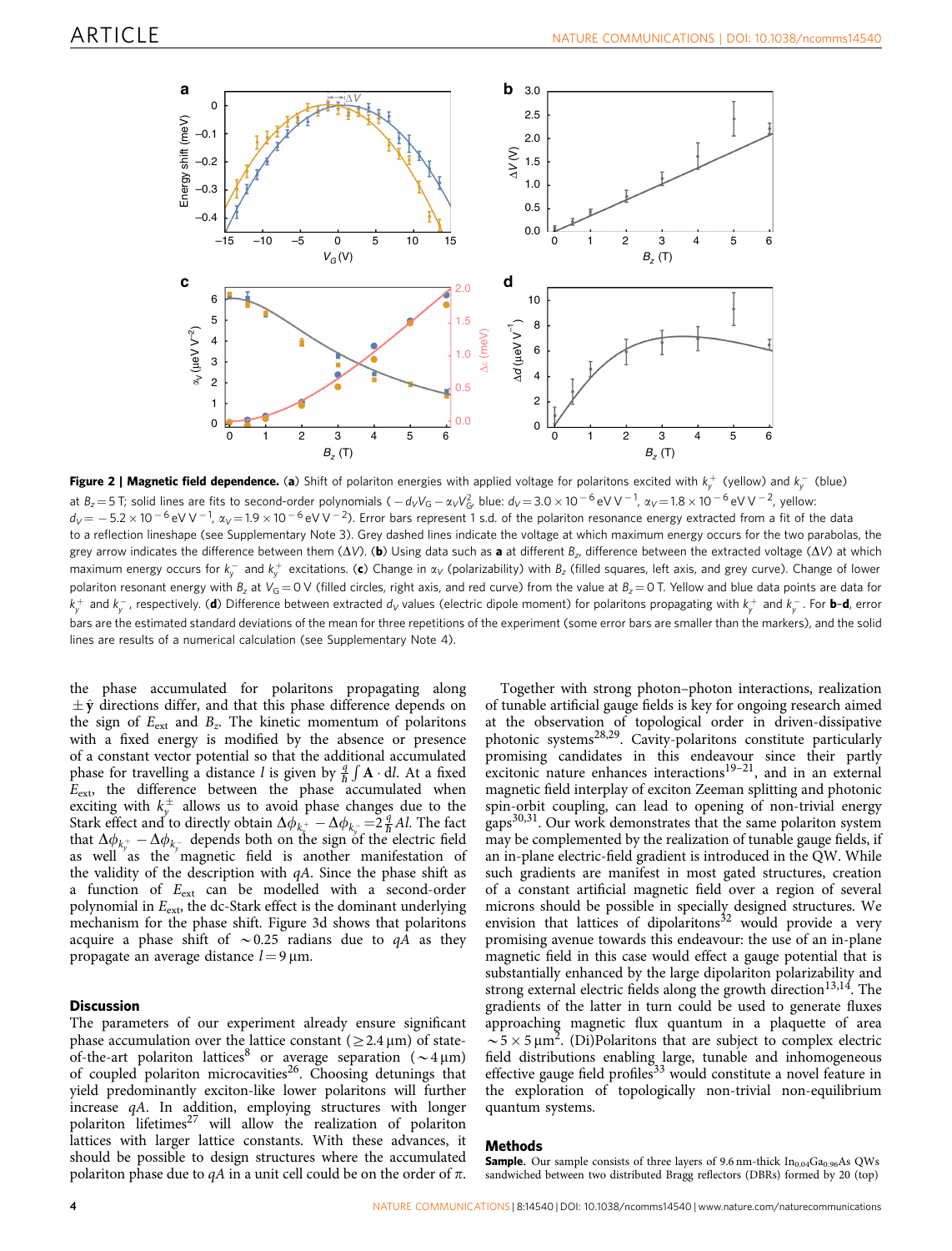<span id="page-5-0"></span>

Figure 3 | Demonstration of effective gauge potential for propagating polaritons. (a) A single laser beam is split into two using a birefringent beam displacer, ensuring the relative phase between the two beams does not fluctuate during the experiment. Resulting two linearly polarized beams (total power 40 nW) are incident at different positions on the high numerical aperture ( $NA = 0.68$ ) lens. One beam that is 1.2 mm off from the centre of the lens is incident on the sample with  $k^{\pm}_\tau.$  The second beam passes through the centre of the lens and thus has vanishing in-plane momentum ( $k$   $=$  0 beam). The sample-lens distance is less than the focal length of the lens to ensure that the two beams are incident on the sample with their centres displaced by  $l \sim 9$  µm. To detect polariton flow, we use an additional linear polarizer between the camera and sample that transmits light that is nearly orthogonally polarized to the incident beams. (**b**) An interference image obtained at  $B_z$   $=$   $-$  6 T,  $V_{\rm G}$   $=$  0 V. Polaritons excited by the  $k_{y}^+$  beam at 1.46467 eV propagate in the direction indicated by the white arrow. In the spatial region where photons emitted by propagating polaritons overlap with the reflected  $k = 0$  beam an interference pattern is observed. (c) In green, sum of the detected intensity of the interference pattern shown in **b** in the range  $x = [8.5 - 9.4]$  µm. In yellow, same as for green but shifted in intensity, for an image obtained at  $V_G = 14.4$  V. Solid lines are fits to the model described in 'Methods' section and show a difference in the extracted phase. (**d**) Change in the extracted phase at  $B_z=6$  T as a function of  $V_{\rm G}$  for polaritons excited with  $k_{y}^{+}$  (yellow) and  $k_{y}^{-}$  (blue). Solid lines show second-order polynomial fits to the phase change as a function of V<sub>G</sub> (blue:  $-$  0.016 V<sub>G</sub> + 0.0072 V $_6^2$ , yellow: 0.019 V<sub>G</sub> + 0.0071 V $_6^2$ ). Error bars represent 1 s.d. in parameter estimation of the phase, when polariton intensity is fit to equation (2) (see 'Methods' section). (e) Same as d at  $B_z = -6$  T, blue: 0.011  $V_G + 0.0089 V_G^2$ , yellow:  $-0.014 V_G + 0.0084 V_G^2$ .

and 22 (bottom) pairs of  $\lambda$ /4 thick AlAs/GaAs layers. The GaAs spacer layer containing QWs between the top and bottom DBRs is  $1\lambda$  thick. Spectral linewidths, measured at a position where the cavity mode is far red-detuned from the exciton mode, indicate that the cavity has a  $Q$  factor exceeding  $10^4$  (full-width at half-maximum linewidth 0.11 meV). The exciton emission spectrum at the same position has a full-width at half-maximum linewidth less than 1.2 meV.

Using electron beam lithography and lift-off techniques, we have defined rectangular metal (10 nm Ti, 210 nm Au) pads that are  $700 \times 120 \,\mu \text{m}$ . All of the experiments reported in this paper were carried out between two such pads that are separated by  $30 \mu m$ . These pads are wire bonded onto a chip carrier, and were driven by a high-voltage amplifier (Falco Systems WMA-300) to apply electric fields to the QW. The position on the sample is chosen such that for  $|\mathbf{k}| \sim 0$  and  $B_z = 0$  the detuning of the cavity mode energy from the exciton resonance is 0.09 meV, which is small compared to the exciton cavity coupling strength 5.2 meV.

In-plane electric field. As described in [Fig. 1a,](#page-3-0) we apply an electric potential  $V_G$  between two gates to create  $E_{ext}$ . We find a good agreement between our data

and a numerical calculation for the polariton behaviour (see Supplementary Notes 1 and 4) with the electric field  $E_{ext} = 0.84$  V<sub>G</sub>/(30 µm). Since the two quantities are linearly related, we use  $E_{\rm ext}$  and  $V_{\rm G}$  interchangeably. For all experiments that involve a non-zero in-plane electric field, we acquire data in a pulse sequence (see Supplementary Note 2). This sequence is applied to avoid charge accumulation-induced variation in the actual electric field.

k-resolved photoluminescence spectra. To measure the k-resolved photoluminescence (PL) spectra, polaritons are created non-resonantly by a 780 nm continuous-wave diode laser. The incoming collimated laser beam passes through a high numerical aperture (NA) lens (NA =  $0.68$ ) so that the beam is focused on the sample plane. The PL signals from the sample also pass through the same lens. The back aperture of the high NA lens is the Fourier plane of emission. Emission around a particular in-plane momentum  $(k_x, k_y)$  is collected by coupling the light from a small spot in the Fourier plane into a single-mode fibre which is connected to a spectrometer. To obtain the polariton energy dispersion with respect to the in-plane wavevector  $k_y$ , we varied the position of the single-mode fibre, which